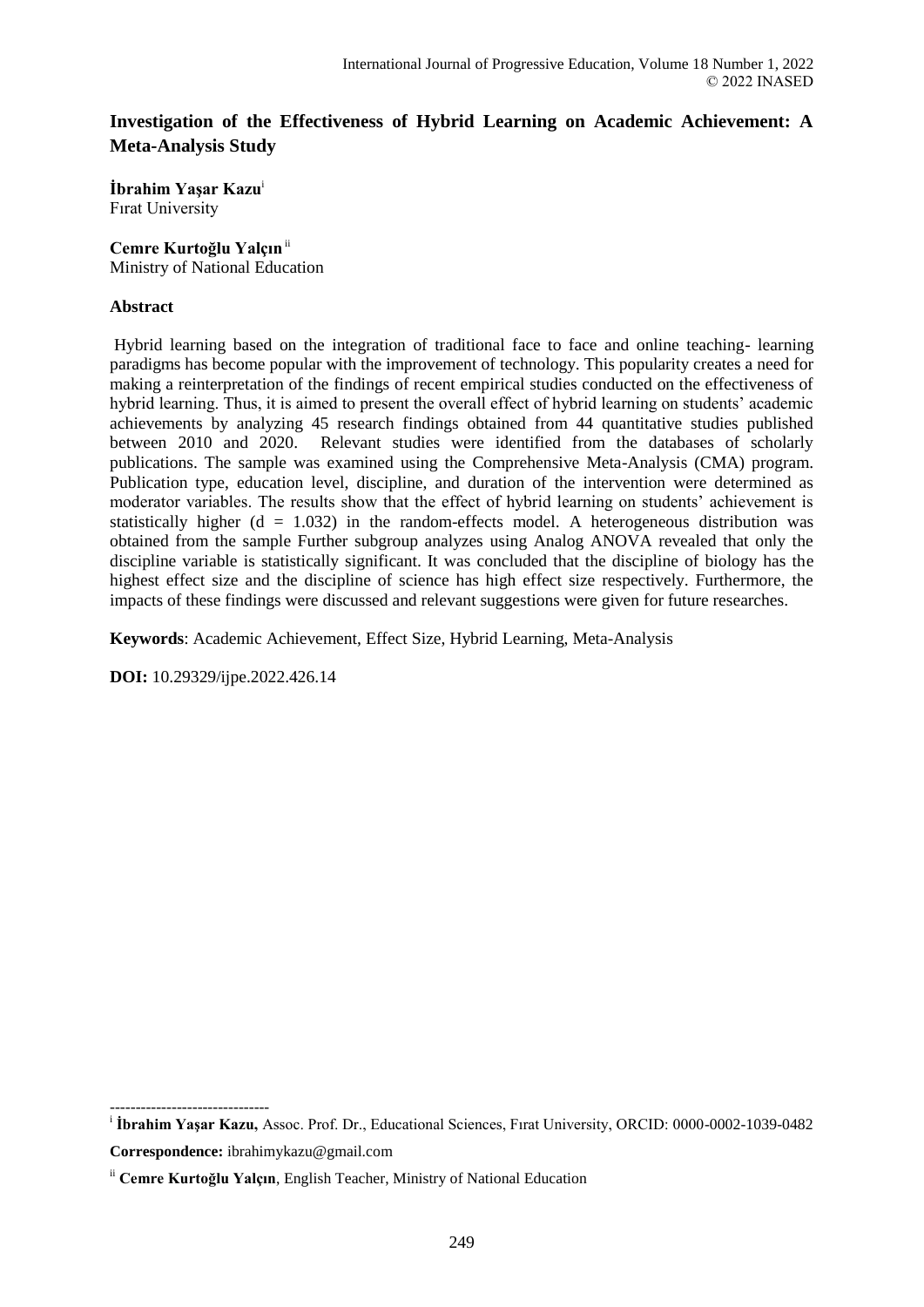#### **INTRODUCTION**

The highly contagious Covid -19 virus, emerged towards the end of 2019, spread rapidly all over the world in a short time, especially in Europe (WHO, 2020). In order to break the transmission chains of the Covid-19 virus, which is rapidly transmitted by human contact and respiration (Huang et al., 2020), the activities of educational institutions, which are one of the institutions where human contact is intense, have been suspended (De Luca, 2018). The impact of Covid-19 on updating educational activities is anticipated to be significant moving forward (Bragg, Walsh & Heyeres, 2021). In this context, due to the pandemic all over the world, central exams were postponed, face-to-face education activities were terminated, and distance education was conducted (Can, 2020). In the 21stcentury, with the rapid development of technology and the speed of access to information, distance education activities have been rapidly adopted all over the world, and the use of hybrid education applications that combine traditional education with distance education has come to the fore in the post-pandemic period. Hybrid learning, considered as the final point reached in distance education, where technology and educational applications meet, has become the focus of attention of educators and researchers.

Pesen (2014) defined hybrid learning as an ideal approach for combining the strongest aspects of classroom and online learning and developing the knowledge and communication skills necessary for success. It is inferred that the main purpose is to contribute to the learning of students by making the most effective and efficient use of the educational environment created by combining face-to-face learning with technology-supported teaching. In the hybrid learning process, face-to-face lessons are taught with in-class activities, while some activities and practices should continue outside the classroom. In order to carry out these practices outside the classroom in an appropriate way, there is a need for an auxiliary tool that can manage the distance education process (Çırak Kurt et al., 2018). Some web tools are used for presenting and managing learning material and course content on the web in the distance part of blended learning environments, sharing the presented material in different ways such as chat or discussion platforms, evaluating and observing the students' performance, homework, exams, providing feedback on assignments and exams. These web tools include Moodle, Blackboard, Edpuzzle, Blogs, Camtasia Studio, E-learning Platform, Google Docs, Learning Management Systems, Blackboard, Khan academy, Moodle, Prezi, Storyline, Youtube.

A brief literature analysis shows that many independent studies are examining the effect of hybrid learning application on students' academic success. An examination of the studies in the literature demonstrates that some studies reported that blended learning application increased academic success (Author & XXX, 2014; Obiedat et al., 2014; Umar & Reis, 2014; Gürdoğan & Bağ, 2018; Roomy & Althewini, 2019; Al-Qatawneh et al., 2020; Kadirhan & Korkmaz, 2020), while others have revealed that it has no effect on academic achievement (Arano-Acuaman, 2010; Li et al., 2013; Öner et al., 2014; Çiftçi & Dönmez, 2015). Given this situation, this study aims to conduct a reliable meta-analysis study called analysis of analysis in a systematic effort to interpret the findings of previous studies and to guide future research. Although there are a number of meta-analysis studies in the literature (Batdı, 2014; Çırak Kurt, Yıldırım, & Cücük, 2018; Kök, 2018; Korucu & Kabak, 2020; Means et al., 2013; Bernard et al., 2014; Vo et al., 2017; Mahmud, 2018), there is not a comprehensive international meta-analysis for the period of 2010-2020. Especially following the onset of the coronavirus pandemic, the emergence of distance education has also increased the popularity of hybrid learning, and the continuation of education based on this learning has come to the fore. For this reason, a meta-analysis study on this subject is considered necessary to investigate the quantitative results of existing studies which have examined the effect of hybrid learning on academic achievement. As a consequence, the current study set out to synthesize these results and establish the overall magnitude of the effect. For this main purpose, answers to the following research questions (RQ) were sought:

**RQ1.** What is the effect size of hybrid learning on academic achievements?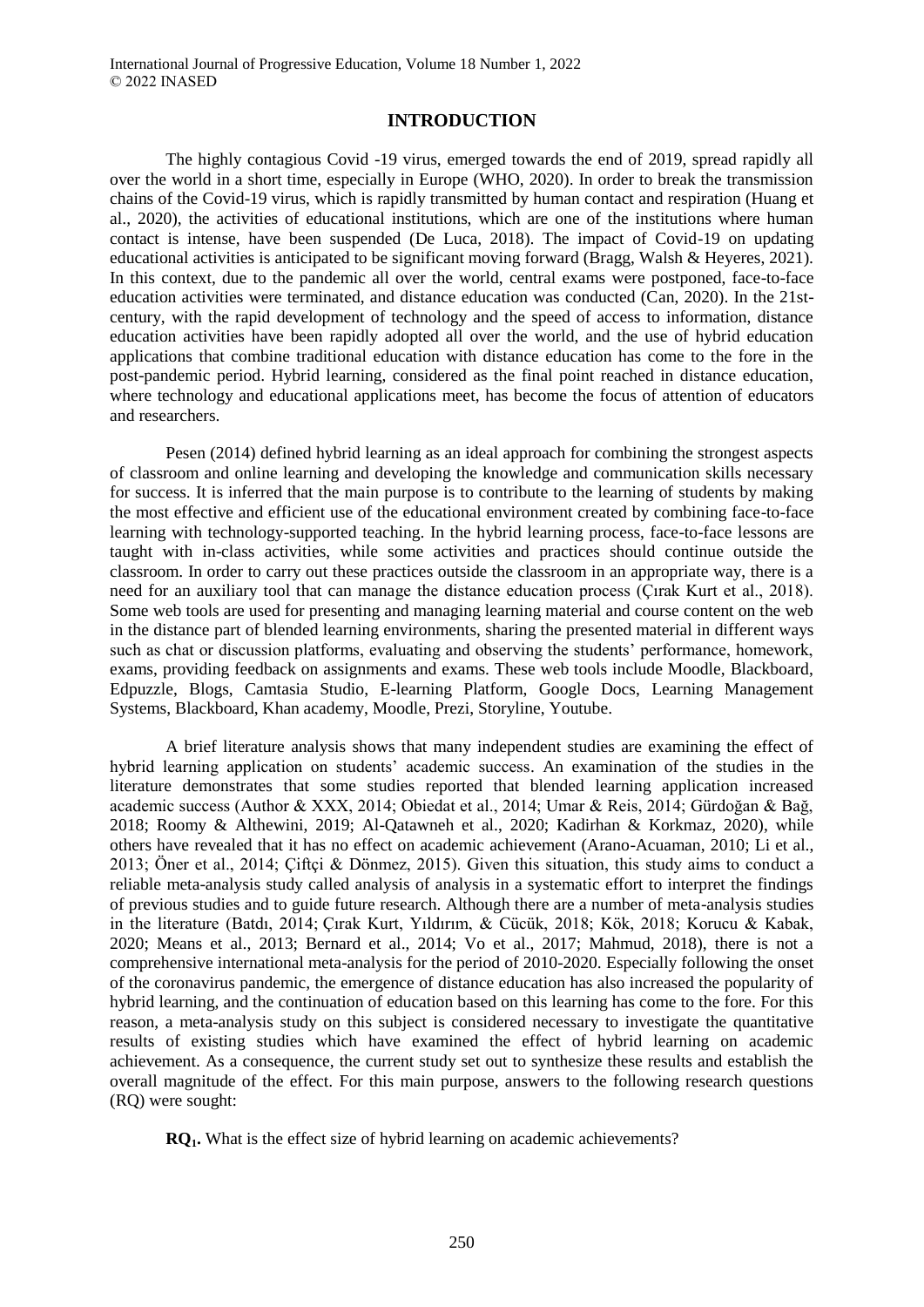**RQ2.** How does the effect of hybrid learning on academic achievements vary as a function of moderator variables (education levels, type of publication, disciplines, and intervention duration)?

### **Research Methodology**

The meta-analysis statistical method following the meta-analytic procedures suggested by Glass et al. (1981), which include (1) literature search and inclusion criteria, (2) coding the features of the studies, (3) calculating the effect sizes of each study's outcome measures, and (4) investigating the moderating effects of a study's characteristics on the outcome measures is selected.

## **Literature Search and Inclusion Criteria**

The data were collected from articles, master and doctoral theses that met the inclusion criteria given in Table 1. Studies were identified with the help of national and international databases in the field of education and published electronically such as ERIC, Web of Science, EBSCOHost, Google Scholar, SCOPUS, PROQUEST, CHE Thesis Center from January to March 2021. In addition, the bibliography sections were examined in the studies reached, in an effort to identify earlier works that may not have been published electronically.

| Criteria           | Inclusion                                                                                                                                                                 |
|--------------------|---------------------------------------------------------------------------------------------------------------------------------------------------------------------------|
| Publication period | Completed between 2010 and 2020.                                                                                                                                          |
| Publication type   | An article published in a national or international refereed journal or a<br>master's / doctoral thesis.                                                                  |
| Language           | Turkish or English.                                                                                                                                                       |
| Research design    | An experimental design with a control group. The control group should be<br>taught with the traditional method, while the experimental group with the<br>hybrid learning. |
| Outcome            | Academic achievement                                                                                                                                                      |
| Implementation     | Measure the effect of the hybrid learning in the field of education.                                                                                                      |
| Accessibility      | Full text available.                                                                                                                                                      |
| Data               | Sample size, standard deviation, and mean values.                                                                                                                         |

## **Table 1 Inclusion criteria for the selection of studies**

The researchers identified some keywords to assist the resource search. Binary combinations of such keywords as 'blended learning and academic achievement', 'hybrid learning and academic achievement', 'mixed-mode learning and academic achievement' were scanned in all databases during the research. Overall, the keyword search provides 1326 studies. Next, 489 studies were eliminated because of the duplication, and 593 of them were removed for not being suitable for the research problem. Considering the inclusion criteria, 200 studies were deemed inappropriate. As a result, 44 were selected to form the study sample. However, as Pesen and Oral (2014) showed the effect of hybrid learning on success in their study by working with 2 different disciplines, the researchers were able to increase the size of the sample to 45. A Prisma flow diagram in Figure 1 shows the search and selection process.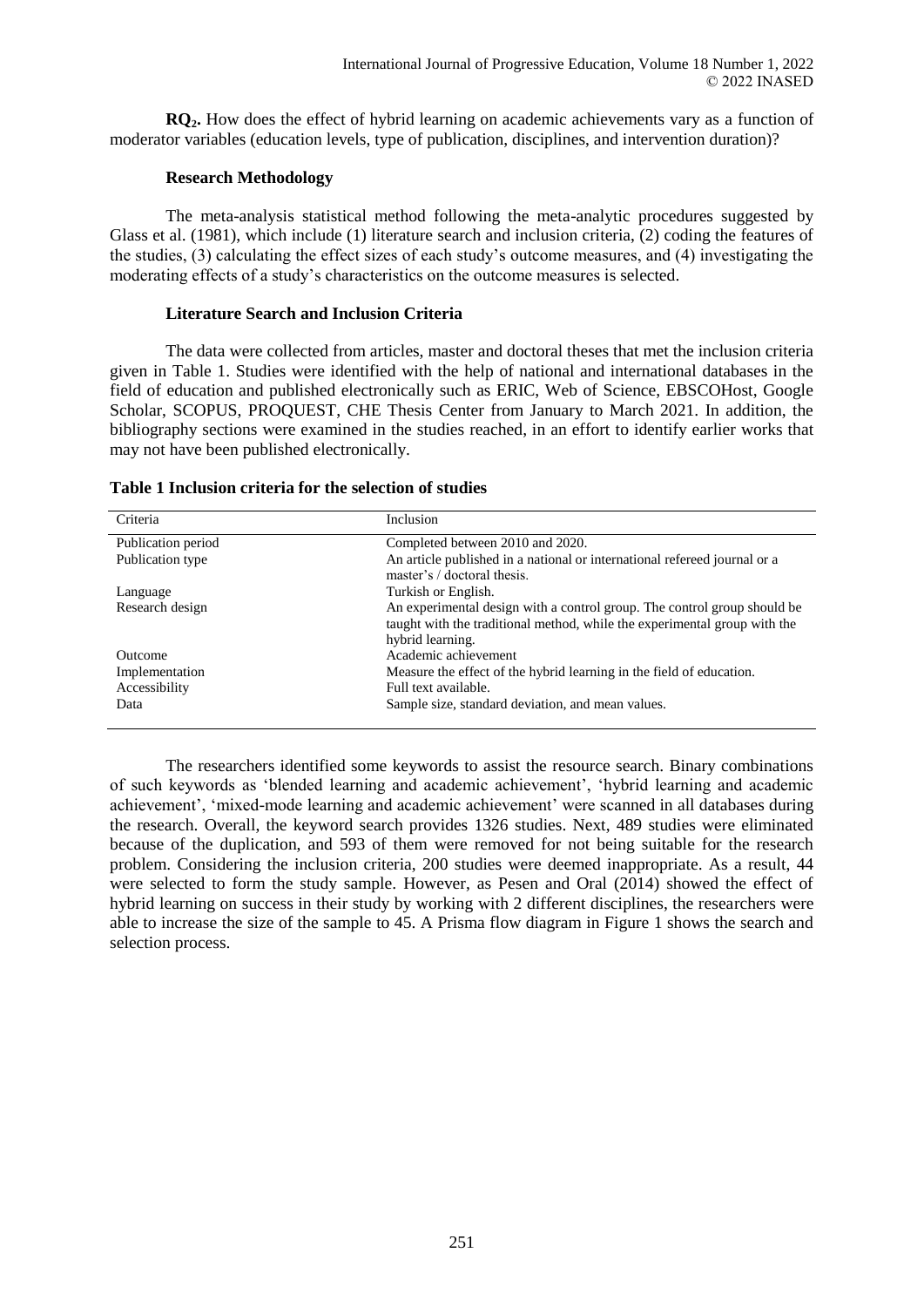

**Figure 1 Prisma Flow Diagram**

### **Coding the Features of the Studies**

The data of the studies included in the scope of the study were coded by opening an Excel file and numbering the studies. In order to ensure the reliability of the data encoded in the research, the coding process was performed by the first coder having a doctorate in the field of curriculum instruction and education, and also by the second coder, being an expert in that field. After the coding process was completed, the compatibility between the coders was evaluated. Inter-encoder reliability calculation *(consensus / (consensus + disagreement) x 100)* (Miles & Huberman, 1994) and the reliability was found to be 98%.

The validity of a meta-analysis study is proportional to the validity of the studies included in the study (Petitti, 2000). In this context, the validity findings of the studies included in the study were examined and an effort was made to ensure their validity. Besides, studies using inappropriate data and research methods were not included in the meta-analysis and contributed to increasing their validity.

### **Data Analysis**

The data analysis process includes the calculation of the effect size for each study, the control of publication bias, the heterogeneity test, and the calculation of the combined effect size. The Comprehensive Meta-Analysis (CMA Version 3) program was used to analyze the data. The analyses in this study were performed by calculating the 'Cohen d' values. Cohen's (1988) effect size classification is as follows: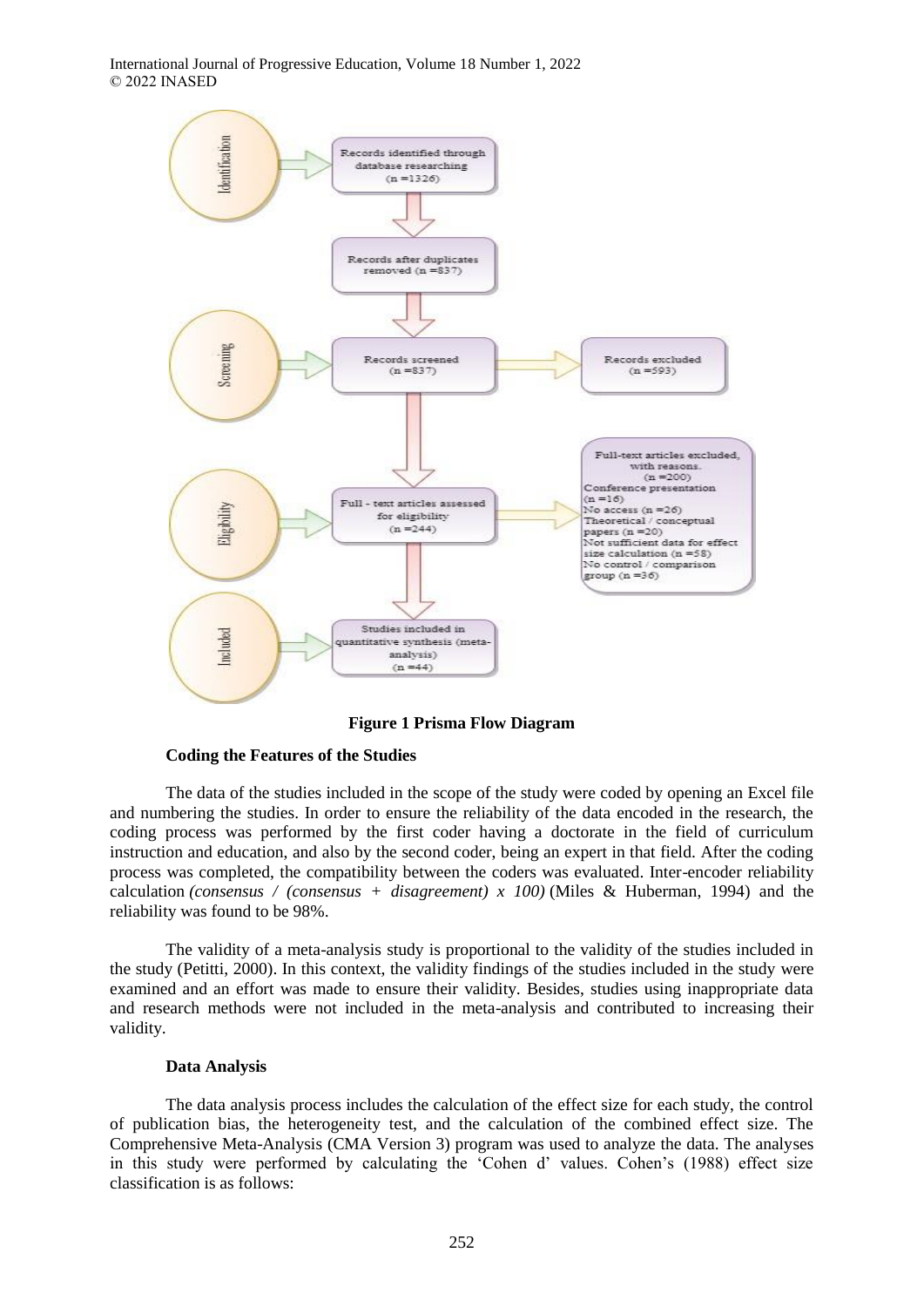- $0.20 0.49$  = small
- $\bullet$  0.50 0.79 = medium
- 0.80 and above= large effect size.

Two different models are used in the calculation of effect sizes in meta-analysis. These are fixed effects model and random-effects model. The researcher needs to determine in advance which model to act according to the analysis process (Dinçer, 2014). In order to make a more generalizable study and because it is a model recommended to be used in the field of social sciences (Cumming, 2012), this study was based on the random-effects model. On the other hand, meta-analysis aims to determine how the effect size varies across studies. In this respect, the random-effects model has a distribution of true effects. Regarding that the moderator effect can vary across studies, as well as the sampling variability, the random-effects size model was selected to match the expected heterogeneity in this meta-analysis.

# **RESEARCH RESULTS**

#### **Meta-Analysis Findings of the Studies Included in the Study**

In meta-analysis studies, a general conclusion is drawn from the effect size of each study. So as to examine the effect of hybrid learning on the students' academic achievement, 45 studies were included in the meta-analysis process, and the effect size for all studies included in the meta-analysis was calculated. Findings regarding general effect size and heterogeneity were given in Table 2.

**Table 2 Table of heterogeneity, confidence interval, and average effect size regarding the effect of hybrid learning on academic achievement**

| 95% CI |    |       |       |       | Test of Mean |      | Heterogeneity |      |
|--------|----|-------|-------|-------|--------------|------|---------------|------|
| Model  |    | ES    | ∟ower | Upper | ∼            |      |               |      |
| Fixed  | 45 | 0.777 | 0.705 | 0.850 | 20.956       | .000 | 443.328       | .000 |
| Random | 45 | .032  | 0.800 | . 264 | 8.726        | .000 |               |      |

As seen in Table 2, heterogeneity test is significant (Q model = 443.328; df (Q) = 46; p =. 000). On the other hand, I<sup>2</sup> value above 75% is an indicator of high heterogeneity (Higgins & Thompson, 2002), I<sup>2</sup> value can be interpreted that it is 89% highly heterogeneous ( $I^2 = 89.624$ ). The examination of the obtained data showed that the effect size was 0.777 by the fixed effect model and the random effect model effect size was 1.032 and was significant ( $p = .00 < 0.5$ ). The latter corresponds to a 'large effect' value according to the effect size classification of Cohen et al. (2007). A forest plot of the studies demonstrating the distribution of effect size values calculated by the randomeffects model is shown in Figure 2.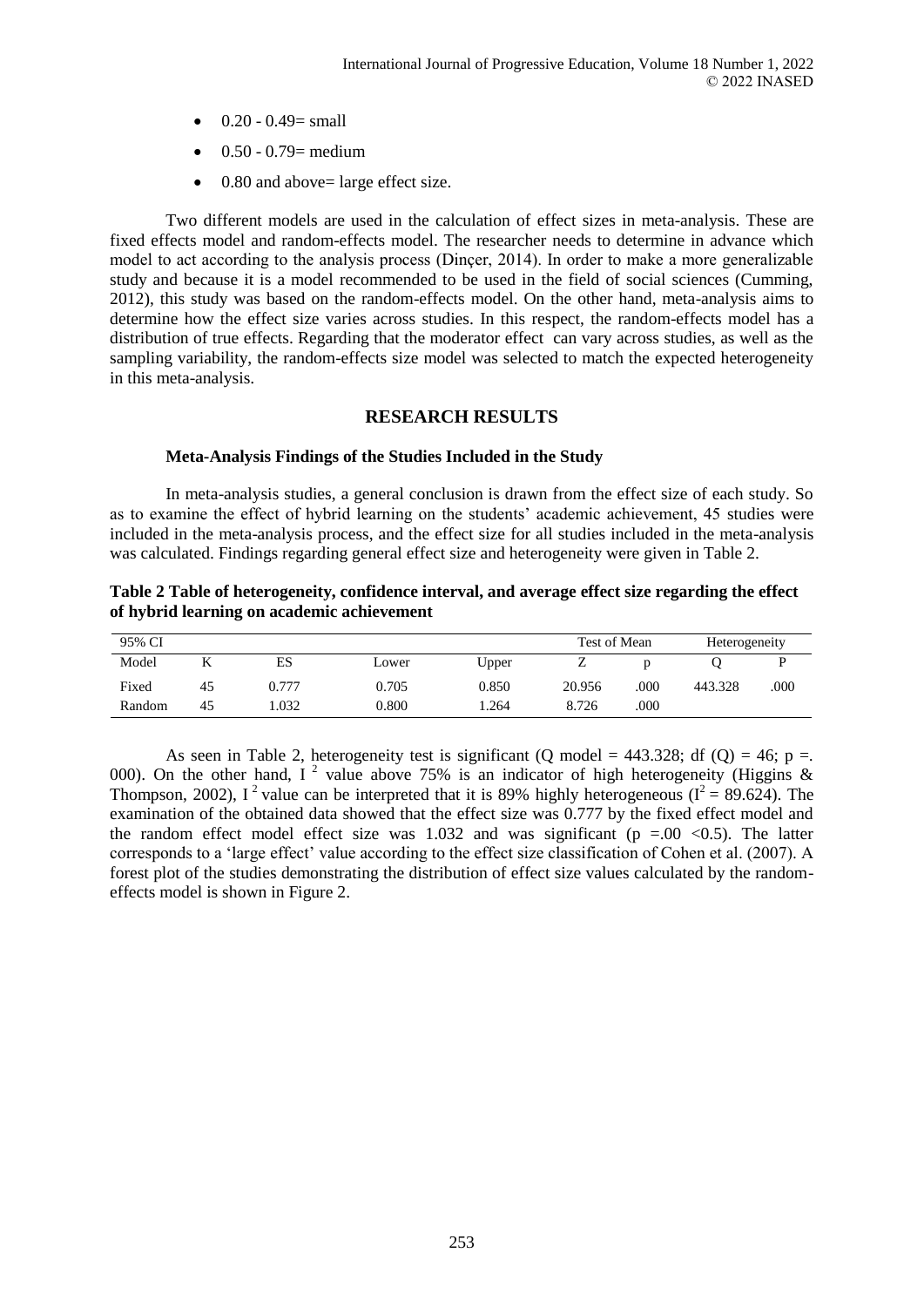| Studyname                     |                      |                   | Statistics for each study |                   |                |                 |       |
|-------------------------------|----------------------|-------------------|---------------------------|-------------------|----------------|-----------------|-------|
|                               | Std diff<br>in means | Standard<br>error | Variance                  | Lower<br>limit    | Upper<br>limit | Z-Value p-Value |       |
| Ünsal. 2012                   | 0.546                | 0.301             | 0.090                     | $-0.044$          | 1.135          | 1.815           | 0.070 |
| Pesen ve Oral, 2016a          | 0.912                | 0.241             | 0.058                     | 0.440             | 1,384          | 3.783           | 0,000 |
| Pesen ve Oral, 2016b          | 0.023                | 0.221             | 0.049                     | $-0.410$          | 0.456          | 0.104           | 0,917 |
| Cetinkaya, 2017               | 0,952                | 0,264             | 0,070                     | 0,435             | 1,469          | 3,608           | 0,000 |
| Sarýtepeci ve Cakýr, 2015     | 0.514                | 0.197             | 0.039                     | 0.129             | 0.899          | 2.615           | 0.009 |
| Mericelli ve Uluyd, 2016      | 0.009                | 0.258             | 0.067                     |                   | 0,515          | 0.034           | 0,973 |
| Dimbekve Ypek 2019            | 0,620                | 0,312             | 0,098                     | $-0,497$<br>0,008 | 1,232          | 1,986           | 0,047 |
|                               |                      |                   |                           |                   |                |                 |       |
| Balaman ve Tüysüz, 2011       | 1,261                | 0,274             | 0,075                     | 0,724             | 1,797          | 4,606           | 0,000 |
| Kadirhan ve Korkmaz, 2020     | 0.477                | 0.235             | 0.055                     | 0.017             | 0.937          | 2.031           | 0.042 |
| Ciftci ve Dönmez, 2015        | 4.477                | 0.479             | 0.230                     | 3.537             | 5,417          | 9,338           | 0,000 |
| Özerbab ve Benli, 2015        | 0.752                | 0.366             | 0.134                     | 0.035             | 1,469          | 2,056           | 0.040 |
| Gürdoğan ve Bağ, 2020         | 0,014                | 0.303             | 0,092                     | $-0.579$          | 0,607          | 0.046           | 0,963 |
| Deveci Topal ve Ocak, 2014    | 0.692                | 0.297             | 0.088                     | 0.109             | 1.274          | 2.328           | 0.020 |
| Umar ve Reis, 2014            | 0.813                | 0.357             | 0.127                     | 0.114             | 1,512          | 2.278           | 0.023 |
| Akqündüz ve Akýnoðlu, 2017    | 0.663                | 0.294             | 0.086                     | 0.088             | 1,239          | 2.260           | 0,024 |
| Öner, Yýldýrým ve Bars, 2014  | 0,252                | 0,344             | 0,119                     | $-0,423$          | 0,926          | 0,731           | 0,465 |
| Cevhan ve Elitok Kesici, 2017 | 1.143                | 0.297             | 0.088                     | 0.561             | 1.724          | 3.851           | 0,000 |
| Ciftci, 2020                  | 0.733                | 0.287             | 0.082                     | 0.172             | 1.295          | 2.559           | 0.011 |
| Kazu ve Demirkol, 2014        | 0,543                | 0,277             | 0,077                     | $-0,000$          | 1,086          | 1,958           | 0,050 |
| Yapýcý ve Akbayýn, 2012       | 1,476                | 0,219             | 0.048                     | 1,046             | 1,906          | 6,728           | 0,000 |
| Demirer ve Þahin, 2013        | 0,181                | 0.302             | 0.091                     | $-0.411$          | 0,774          | 0.600           | 0,548 |
| Li, vd., 2014                 | 0.159                | 0.172             | 0.030                     | $-0.179$          | 0.497          | 0.924           | 0,355 |
| Lin, vd., 2017                | 0,306                | 0,274             | 0,075                     | $-0,231$          | 0,842          | 1,116           | 0,264 |
|                               | 0.660                | 0.325             | 0.105                     | 0.024             |                | 2.032           | 0.042 |
| Ynal ve Korkmaz, 2019         |                      |                   |                           |                   | 1,296          |                 |       |
| Awadh, vd., 2012              | 0.894                | 0.200             | 0.040                     | 0.502             | 1.286          | 4.471           | 0,000 |
| Alrouji, 2020                 | 1.901                | 0.288             | 0.083                     | 1.337             | 2.466          | 6.601           | 0,000 |
| Fazal ve Bryant, 2019         | 0.298                | 0.099             | 0.010                     | 0.104             | 0.492          | 3.013           | 0.003 |
| Bazelais ve Doleck, 2018      | 0,700                | 0,245             | 0,060                     | 0,221             | 1,180          | 2,861           | 0,004 |
| Abdelraheem ve Ahmed, 2015    | 1.224                | 0.302             | 0.091                     | 0.632             | 1.817          | 4.051           | 0,000 |
| Al-Otaibi, 2017               | 3.572                | 0.524             | 0.274                     | 2545              | 4.598          | 6.820           | 0.000 |
| Ybigüzel, 2014                | 0,985                | 0,271             | 0,073                     | 0,454             | 1,516          | 3,636           | 0,000 |
| Al-Qatawneh, vd., 2019        | 1,679                | 0,240             | 0,058                     | 1,208             | 2,149          | 6,998           | 0,000 |
| Vernadakis, vd., 2011         | 0,761                | 0.286             | 0.082                     | 0.201             | 1,321          | 2.663           | 0,008 |
| Nair ve Bindu, 2016           | 4.350                | 0.400             | 0.160                     | 3.565             | 5.134          | 10,866          | 0,000 |
| Güneb, 2018                   | 1.541                | 0.222             | 0.049                     | 1.106             | 1,976          | 6,946           | 0,000 |
| Yalcýn, 2020                  | 6.675                | 0.601             | 0.361                     | 5.497             | 7.852          | 11,112          | 0.000 |
| Mutlu Bilgin, 2020            | 1,038                | 0,371             | 0,138                     | 0,311             | 1,765          | 2,798           | 0,005 |
| Dursun, 2018                  | 1.889                | 0.301             | 0.090                     | 1.300             | 2.478          | 6.284           | 0,000 |
| Yýldýz, 2016                  | 1.241                | 0.345             | 0.119                     | 0.564             | 1.918          | 3.594           | 0.000 |
| Kahyaoðlu, 2014               | 0,712                | 0,292             | 0.085                     | 0.140             | 1,283          | 2,440           | 0,015 |
| Akkub, 2014                   | 0,273                | 0,249             | 0,062                     | $-0,215$          | 0,761          | 1,097           | 0,273 |
| Bozkurt, 2014                 | 0.510                | 0.409             | 0.168                     | $-0.292$          | 1.313          | 1.247           | 0.213 |
| Türk 2012                     | 0,955                | 0,198             | 0.039                     | 0,567             | 1,343          | 4,823           | 0,000 |
| Aksočan, 2011                 | 0,086                | 0,252             |                           |                   | 0,580          | 0,339           | 0,734 |
|                               |                      | 0.264             | 0,064                     | $-0,409$          |                |                 |       |
| Yýldýz, 2011                  | 1,376                |                   | 0,070                     | 0,859             | 1,894          | 5,214           | 0,000 |
|                               | 1,056                | 0.123             | 0.015                     | 0.815             | 1,297          | 8,588           | 0,000 |
|                               |                      |                   |                           |                   |                |                 |       |
|                               |                      |                   |                           |                   |                |                 |       |
|                               |                      |                   |                           |                   |                |                 |       |
|                               |                      |                   |                           |                   |                |                 |       |

### **Figure 2 Forest plot demonstrating the distribution of effect size**

In the forest plot, the part determined with black vertical lines indicates the effect size of the relevant study in the meta-analysis, while the horizontal lines around it indicate that the effect size of that study is in the 95% confidence interval. In other words, the longer the horizontal line, the larger the confidence interval is. According to the forest plot given in Figure 2, it is seen that the study with the largest confidence interval was attributed to Yalçın (2020), while the study with the smallest confidence interval was published by Fazal and Bryant (2019).

When Figure 2 is examined in terms of effect sizes of the studies included in the metaanalysis, it can be seen that the study of the lowest effect size  $(d = 0.014)$  belongs to Gürdoğan and Bağ (2020), the largest belongs to  $(d = 6.675)$  Yalçın (2020). While 30 studies (66.66%) have effect sizes below the average effect size, it is seen that 15 studies (33.34%) have a value above the average effect size of the study.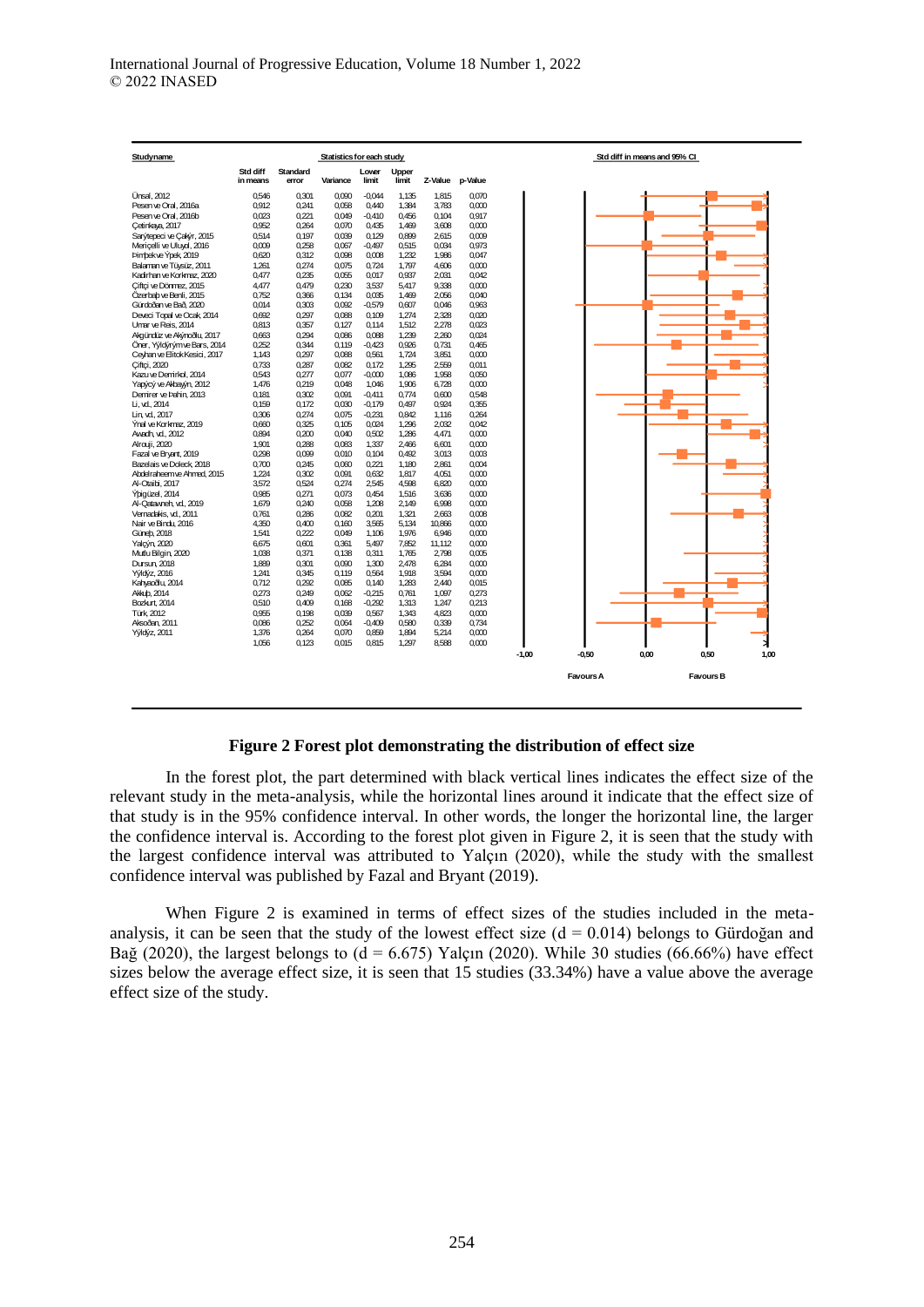# **Publication Bias**



## **Figure 3 Funnel plot of standard error by effect size**

Publication bias was evaluated using a funnel plot, the classic fail-safe N, and Orwin's failsafe N. As shown in Figure 3, it was found that the funnel plot had a symmetrical distribution. Therefore, there was no publication bias in the present meta-analysis. The results of the classic failsafe N indicated that 6721 missing studies far larger than 235 (5k+10) would be needed to nullify the effect size. Furthermore, the result of Orwin's fail-safe N revealed that 3607 missing studies would be needed to reduce Cohen's d to a trivial level (0.01). Therefore, the findings indicated that this metaanalysis was not affected by publication bias.

### **Findings Regarding the Moderator Variables**

Studies included in the sample for meta-analysis consist of articles, masters and doctoral dissertations. Due to the scarcity of master's and doctoral theses, they were combined and included in the moderator analysis under the 'theses' subgroup. The findings obtained as a result of the analysis were presented in Table 3.

| <b>Moderator Variable</b>   | Heterogeneity |       | ĸ  | ES    | CI (95%)       | SЕ   |
|-----------------------------|---------------|-------|----|-------|----------------|------|
| Publication type<br>Article | 0.892         | 0.345 | 34 | 0.960 | [0.703; 1.216] | 0.13 |
| Thesis                      |               |       |    | 1.242 | [0.715; 1.769] | 0.26 |

**Table 3 Effect of hybrid learning on academic achievement according to the type of publication**

Table 3 shows that the highest effect size belonged to the thesis type  $(ES = 1.242)$ , and lower effect size to article type ( $ES = 0.960$ ). It can be stated that there is no significant difference according to the type of publication of the studies  $(Q_b = 0.892; p = 0.342$ >.05).

The studies included in the meta-analysis were applied at primary, secondary, high school, and university. In order to explain the heterogeneity found, it was included in the moderator analysis. The findings obtained as a result of the analysis were presented in Table 4.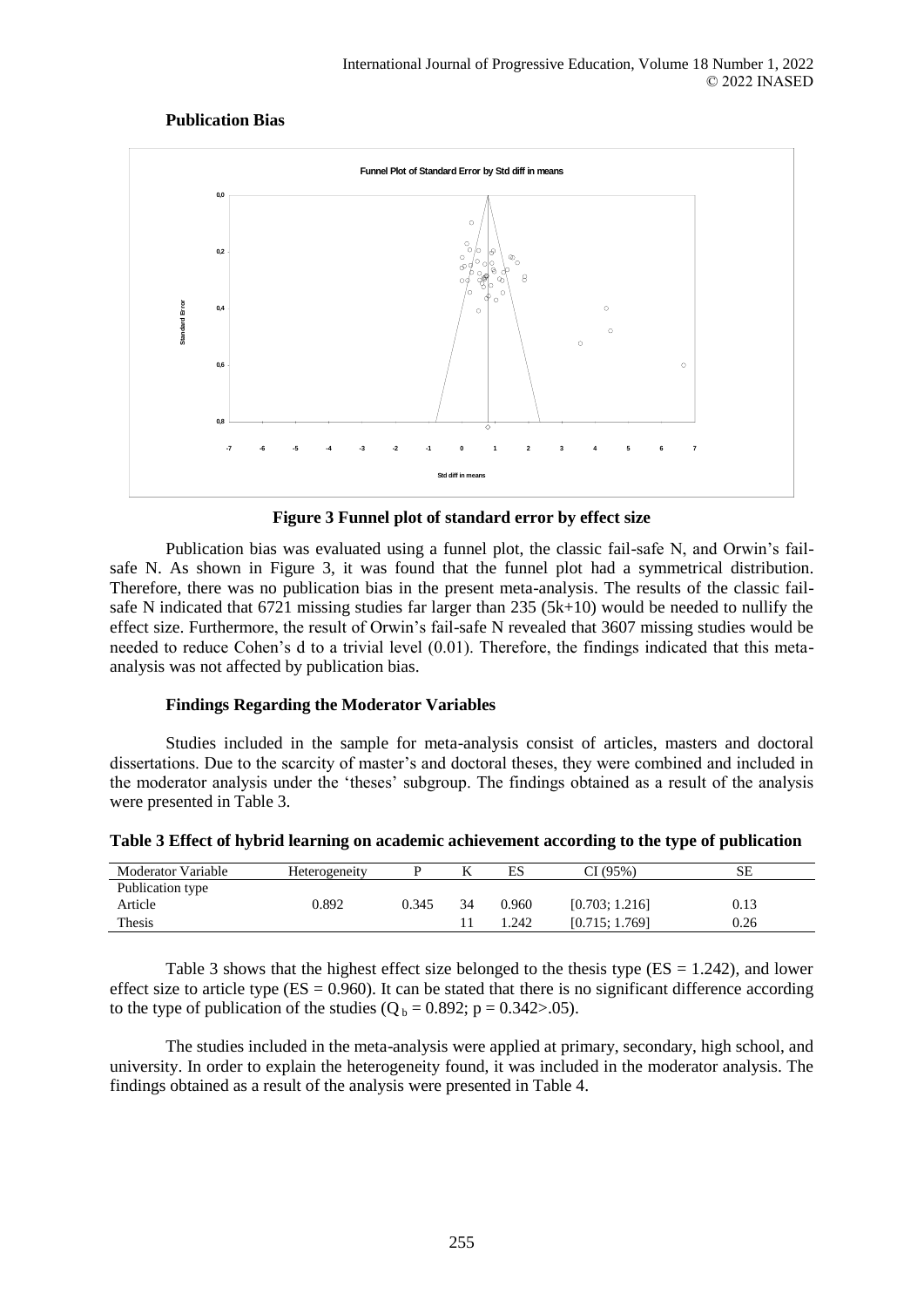| Moderator Variable     | Heterogeneity |      |    | ES    | CI(95%)        | SЕ    |
|------------------------|---------------|------|----|-------|----------------|-------|
| <b>Education Level</b> |               |      |    |       |                |       |
| Primary school         | 6.137         | 0.10 |    | 0.717 | [0.296; 1.137] | 0.214 |
| Secondary school       |               |      |    | 1.515 | [0.966; 2.065] | 0.280 |
| High school            |               |      |    | 0.752 | [0.317; 1.187] | 0.222 |
| University             |               |      | 22 | 0.841 | [0.582; 1.099] | 0.132 |

|  |  | Table 4 Effect of hybrid learning on academic achievement according to education levels |
|--|--|-----------------------------------------------------------------------------------------|
|  |  |                                                                                         |

According to Table 4, the highest effect size was found at the secondary school level ( $ES =$ 1.515) and the lowest effect size at the primary school level ( $ES = 0.717$ ). It can be said that there is no significant difference according to the education levels of the studies  $(Q_b = 6.137; p = 0.10 > .05)$ .

In order to facilitate analysis, the various periods used by the studies in the sample to measure applications of hybrid learning were categorized as '2-5 weeks', '6-9 weeks', '10 -13 weeks', and '14 weeks and above'. The findings obtained as a result of the analysis were presented in Table 5.

**Table 5 Effect of hybrid learning on academic achievement according to the duration of intervention**

| Moderator Variable       | Heterogeneity |      | K  | ES    | CI(95%)        | SЕ    |
|--------------------------|---------------|------|----|-------|----------------|-------|
| Duration of intervention |               |      |    |       |                |       |
| 2-5 weeks                | 3.883         | 0.27 | 12 | 0.904 | [0.422; 1.387] | 0.246 |
| 6-9 weeks                |               |      | 19 | 1.319 | [0.900; 1.737] | 0.213 |
| $10-13$ weeks            |               |      | 4  | 0.864 | [0.258; 1.471] | 0.309 |
| 14 weeks and above       |               |      | 10 | 0.741 | [0.302; 1.181] | 0.224 |

According to Table 5, the highest effect size  $(ES = 1.319)$  was performed between 6-9 weeks, the lowest effect size  $(ES = 0.741)$  was performed for 14 weeks or more. It can be assumed that there is no significant difference according to the application time of the studies (Q  $_b = 3.883$ ; p = 0.27> .05).

The studies included in the meta-analysis were applied to investigate the effect of hybrid learning on the academic achievements of 13 different disciplines. However, the studies, which investigated the effectiveness of hybrid learning on the disciplines of German, chemistry, and material design, were removed from the Analog ANOVA since there was only one study of these disciplines. Thus, the findings obtained as a result of the analysis of 42 research findings were presented in Table 6.

|  | Table 6 Effect of hybrid learning on academic achievement according to the discipline |  |
|--|---------------------------------------------------------------------------------------|--|
|  |                                                                                       |  |

| Moderator Variable | Heterogeneity | n    | K              | ES    | CI(95%)        | <b>SE</b> |
|--------------------|---------------|------|----------------|-------|----------------|-----------|
|                    |               |      |                |       |                |           |
| <b>Disciplines</b> |               |      |                |       |                |           |
| Arabic             | 22.748        | 0.03 | 2              | 1.280 | [0.519; 2.041] | 0.388     |
| Physical education |               |      | ↑              | 0.962 | [0.497; 1.426] | 0237      |
| Computer (ICT)     |               |      | 6              | 0.732 | [0.406; 1.059] | 0.167     |
| <b>Biology</b>     |               |      | 3              | 2.097 | [0.275; 3.918] | 0.929     |
| Edu. Technologies  |               |      | 2              | 0.703 | [0.319; 1.725] | 0.521     |
| Science            |               |      | 9              | 1.562 | [0.739; 2.386] | 0.420     |
| English            |               |      | 4              | 1.200 | [0.582; 1.818] | 0.316     |
| Math's             |               |      | 7              | 0.661 | [0.302; 1.020] | 0.183     |
| Social studies     |               |      | 5              | 1.142 | [0.328; 1.957] | 0.415     |
| Medicine           |               |      | $\overline{c}$ | 0.371 | [0.140:0.881]  | 0.260     |

According to Table 6, the highest effect size  $(ES = 2.097)$  was performed on the discipline of biology, the lowest effect size ( $ES = 0.371$ ) was performed on the discipline of medicine. Considering the effect sizes between the groups formed according to the disciplines of the studies included in the meta-analysis (Q  $_b = 22.748$ ;  $p = 0.03 < .05$ ), it can be interpreted that there was a significant difference in the experimental group according to the discipline that the hybrid learning applied. In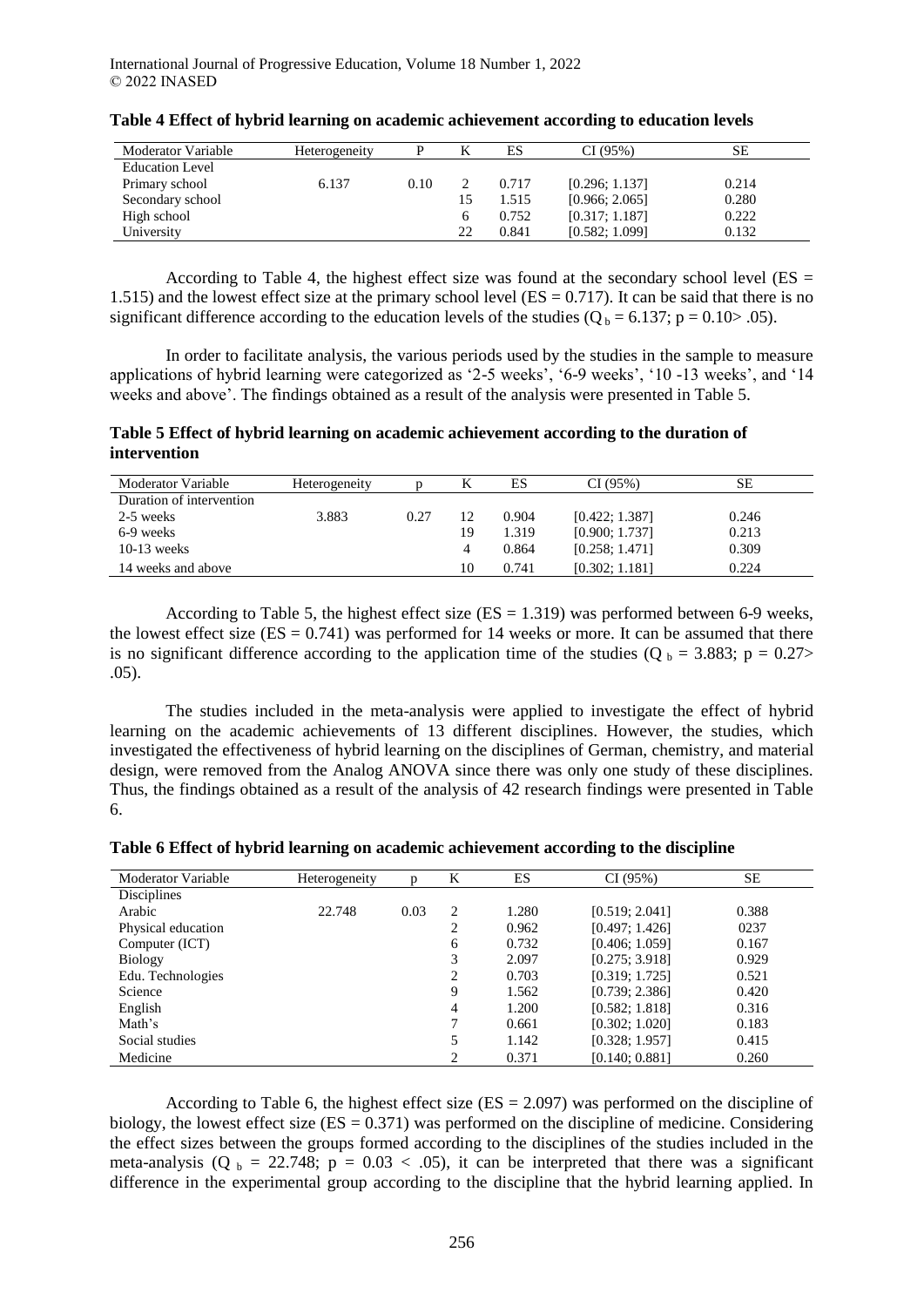other words, it was determined that the effect size of the hybrid learning on academic achievement varies from the difference in the discipline in which hybrid learning applied.

# **DISCUSSION**

Over the past decade, using learning environments supported by digital technology is being increasingly valued. Especially nowadays, the coronavirus pandemic has forced humanity to safeguard itself by interrupting every activity in which face-to-face communication takes place. The emergence of technology and a variety of electronic devices have gained a great deal of attention in educational settings. Recently, a lot of work, as well as education, has been continued online with the help of technology (Ioannou & Ioannou, 2020). Thus, even after the pandemic process, the integration of technology with education has been planned to put into practice in the coming periods. A series of innovative learning methods and courses using educational technologies and theories have also been used to enhance the effectiveness of student learning (Chang, Lee, Tang & Hwang, 2021). One of the innovative learning methods, hybrid learning which is based on combining face-to-face education with online teaching and learning by utilizing the pros of both approaches, became the focus of researchers and educators. On the other hand, the rapid development of technology is an encouraging situation to carry out current studies on this subject (Dikmen & Tuncer, 2018). Therefore, there has been a requirement for examining the results of the studies that investigated the effect of hybrid learning on academic achievement. Over the last decade, there have been several meta-analyses that have addressed the impact of hybrid learning environments and its relationship to learning effectiveness (Zhao et al. 2005; Sitzmann et al. 2006; Bernard et al. 2009; Means et al. 2010, 2013; Bernard et al. 2014). Each of these studies has found small to moderate positive effect sizes in favor of hybrid learning when compared to fully online or traditional face-to-face environments. With the need of updating these kinds of researches, this study aimed to determine the effect of hybrid learning on the academic achievement of students with the method of meta-analysis. In this context, 45 findings out of 44 studies that measure the effect of this model on academic achievement with the experimental method meeting the criteria were included in the meta-analysis process. As a result of the analysis, the distribution of the studies included in the meta-analysis (Q value =  $443.328$ , df =  $46$ , p = 000) was found to be heterogeneous. On the other hand, since it is known that a value of  $I^2$  above 75% means that it is highly heterogeneous (Higgins & Thompson, 2002),  $I^2 = 89.624$  and 89% proved to be highly heterogeneous. Hence, this result confirmed that high heterogeneity of the effect size may come from the variety of the design, type, application period, assessment, population, and quality of the selected studies. As a result of the analysis, it was observed that only disciplines explained a significant degree of effect size heterogeneity among the moderator variables that were determined to explain the heterogeneity.

The findings in this study were interpreted on the basis of the knowledge that it is more appropriate to use the random effects model in the field of social sciences (Field, 2010). The average effect size of the studies included in the meta-analysis was found  $d = 1.032$ ; p =.00. According to Cohen's (1988) classification, a large effect was concluded on this classification. In other words, it can be concluded that hybrid learning has a high level of positive effect on academic achievements. It has been seen that Batdı (2014) found the average effect size as  $d = .66$  from 9 research findings. On the other hand, Çırak Kurt et al. (2018) and Kök (2018) reached similar results and found a moderate effect according to Cohen's (1988) classification. Additionally, Means et al. (2013), Bernard (2014), Vo et al. (2017), and Mahmud (2018) reported that hybrid learning affected academic achievement positively. Accordingly, it is possible to comment that experimental studies that measure the effect of hybrid learning on academic achievements have reported a positive effect. Regarding this comment, our present study is considered to contribute a more meticulous perception of the impact of this type of learning on learners' achievement compared with the traditional learning approach.

#### **Publication Type**

Since the studies included in the meta-analysis were approved by at least one jury or referee, they were selected from theses and articles. For the publication type, it was found that there was no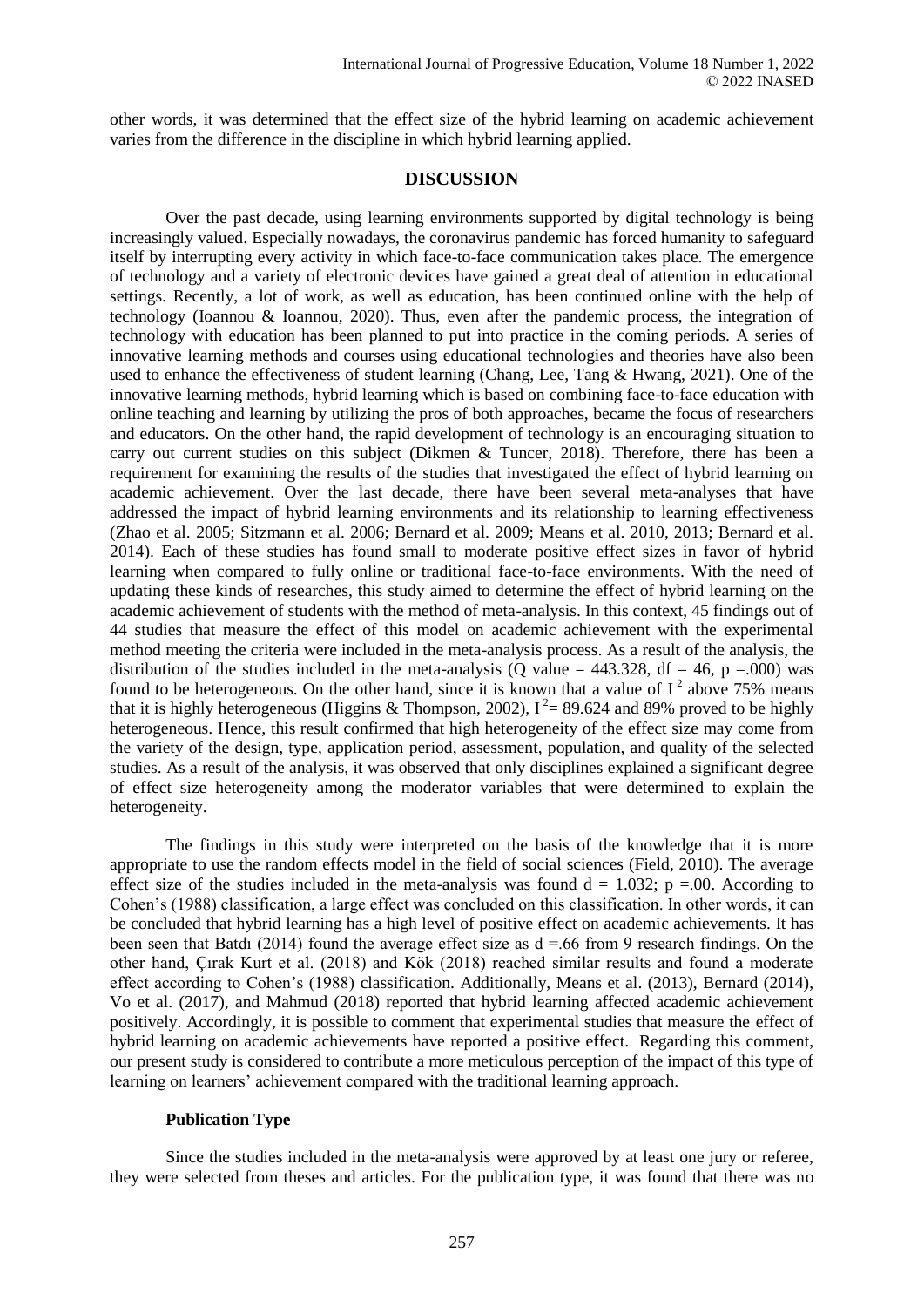significant difference among the two publication types. This result was similar to the findings of Kök (2018). However, this study revealed that the highest effect size belongs to the article type in contrast to the study conducted by Kök (2018).

#### **Education Level**

The studies included in the meta-analysis consisted of studies conducted at primary, secondary, secondary, and higher education levels. However, no significant difference was reached, and it was concluded that the hybrid learning of the teaching level could not explain the effect on academic achievement. Similarly, Means et al. (2013) and Çırak Kurt et al. (2018) determined the teaching level as the moderator variable in their meta-analyses, the findings of these studies support this result. Çırak Kurt et al. observed the highest effect size on a secondary school level similar to this research findings.

#### **Intervention**

In this meta-analysis study on the effect of the hybrid learning on academic achievement, the duration of applying the model to the experimental group was determined as another moderator variable. It was understood that there was no significant difference according to the duration of intervention. In other words, the duration of applying the model to the experimental group did not affect the average effect size. Moreover, the present study revealed that the medium intervention duration (6-9 weeks) produced the largest effect size. The main reason might be that too long durations will produce potential variation, and too short durations cannot validate the effectiveness of the method (Zheng et al., 2020).

#### **Discipline**

The studies included in the meta-analysis were conducted in various disciplines. These were German, Arabic, physical education, computer, biology, educational technologies, science, English, chemistry, maths, material design, social studies, and medicine. Nevertheless, the studies conducted with German, chemistry, and material design were removed from the analysis since there was only one study. From the 42 findings, it was concluded that the studies with the highest effect size were the discipline of biology, the lowest effect size belonged to the discipline of medicine. It was concluded that there is a significant difference according to the discipline to which the hybrid learning was adopted. In other words, the effect size of the hybrid learning on academic achievement differs with the discipline that the hybrid learning was used. The present study confirmed that the discipline of biology and science has high effect size respectively and this result supports Vo et al. (2017) research findings as biology and science are one of the STEM disciplines. On the other hand, Stockwell et al. (2015), found that a hybrid learning is a more effective strategy for science education compared with traditional approaches. Similarly, Seage and Türegün (2020) confirmed that students tend to achieve higher science scores when placed in a blended learning environment. These findings are supported by Bidarra and Russman (2015) who also claimed that blended learning bridged academic gaps for students especially in science education. Hwang et al. (2020) reached that the students educated with hybrid learning exhibited higher performance in science rather than the ones with traditional learning. In this respect, it is possible to comment that comparison of experimental studies that measure the effect of the hybrid learning on science education have reported a positive effect. Our present study is considered to contribute a more meticulous perception of the impact of this type of learning on learners' science achievement compared with the traditional learning approach.

# **CONCLUSIONS AND IMPLICATIONS**

To conclude, hybrid learning provides strong effects of both face-to-face and online education by gathering them in educational settings. The world is forced by current pandemic periods to use technology to achieve the goals. Thus, it can be anticipated that educators will have to continue to facilitate online teaching with face-to-face education in the future. This situation paves the way for a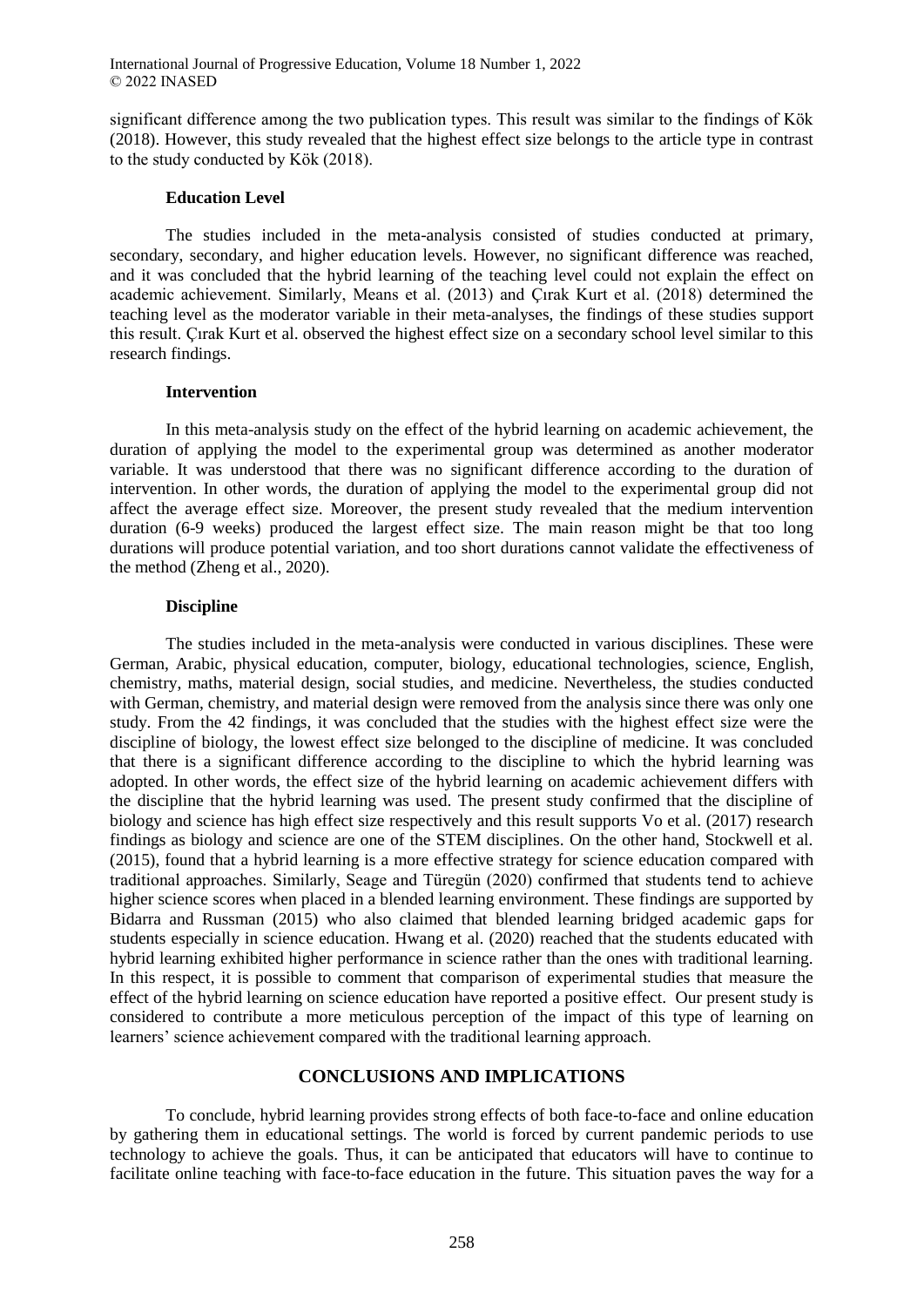need to examine the research findings based on the effects of hybrid learning on academic achievements. The present study aims to examine these studies meta-analytically. These findings are very promising and provide insight into the implementation of the hybrid learning in the future. This study concluded by the large effect size according to Cohen's classification. On the other hand, it is understood that the effect size differs with the discipline in favor of biology and science. Consequently, this paper emphasized that hybrid learning paves the way of academic achievement especially in science and biology education. It is considered that this study contributes to the literature and shed the lights for researchers and readers to apply hybrid learning especially in science education.

In the light of the findings obtained at the end of the research, it was seen that the effect size of the hybrid learning on the academic achievement of the students was at a high level. In line with the results obtained, it was deemed appropriate to make the following suggestions:

- As a result of the analysis, it was understood that the hybrid learning had a large effect on the academic achievement of the students. For this reason, the use of hybrid learning in educational environments should be encouraged, and the necessary infrastructure and facilities should be provided.
- It was understood that the discipline was a distinctive variable on the academic achievement of hybrid learning. It was found that studies applied to the disciplines of biology and science had higher effect sizes. For this reason, it can be suggested that the application of the hybrid model in especially biology and science classes should be encouraged.
- This meta-analysis study focuses on publication type, education level, duration of intervention, and discipline as moderator variables. Future studies can focus on different aspects.

### **Acknowledgements**

There is no acknowledgement.

# **REFERENCES**

- \*Abdelraheem, A. Y. & Ahmed, A. M. (2015). Effects of activity based blended learning strategy on prospective of teachers' achievement and motivation. *Journal on School Educational Technology*, *11*(1), 10-19.
- \*Akgündüz, D. & Akınoğlu, O. (2017). The impact of blended learning and social media-supported learning on the academic success and motivation of the students in science education. *Education and Science, 42*(191), 69-90. https://doi.org/10.15390/EB.2017.6444
- \*Akkuş, M. (2014). *Blended learning method for teaching differential equations.* [Unpublished Ph.D. Dissertation, The Graduate School of Natural and Applied Science of Selçuk University The Degree of Doctor of Philosophy in Mathematics, Konya].
- \*Aksoğan, M. (2011). *The effects of blended learning on student's academic success and persistence in learning.* [Unpublished Master thesis, The University of Fırat the Institute of Social Science the Department of Computer Education and Instructional Technology, Elazığ].
- \*Al-Otaibi, W. H. (2017). The effectiveness of blackboard-based blended teaching in the development of academic achievement, study skills, and self-confidence among students of Princess Nourah bint Abdulrahman University. *International Education Studies*, *10*(11), 100-115. https://doi.org/10.5539/ies.v10n11p100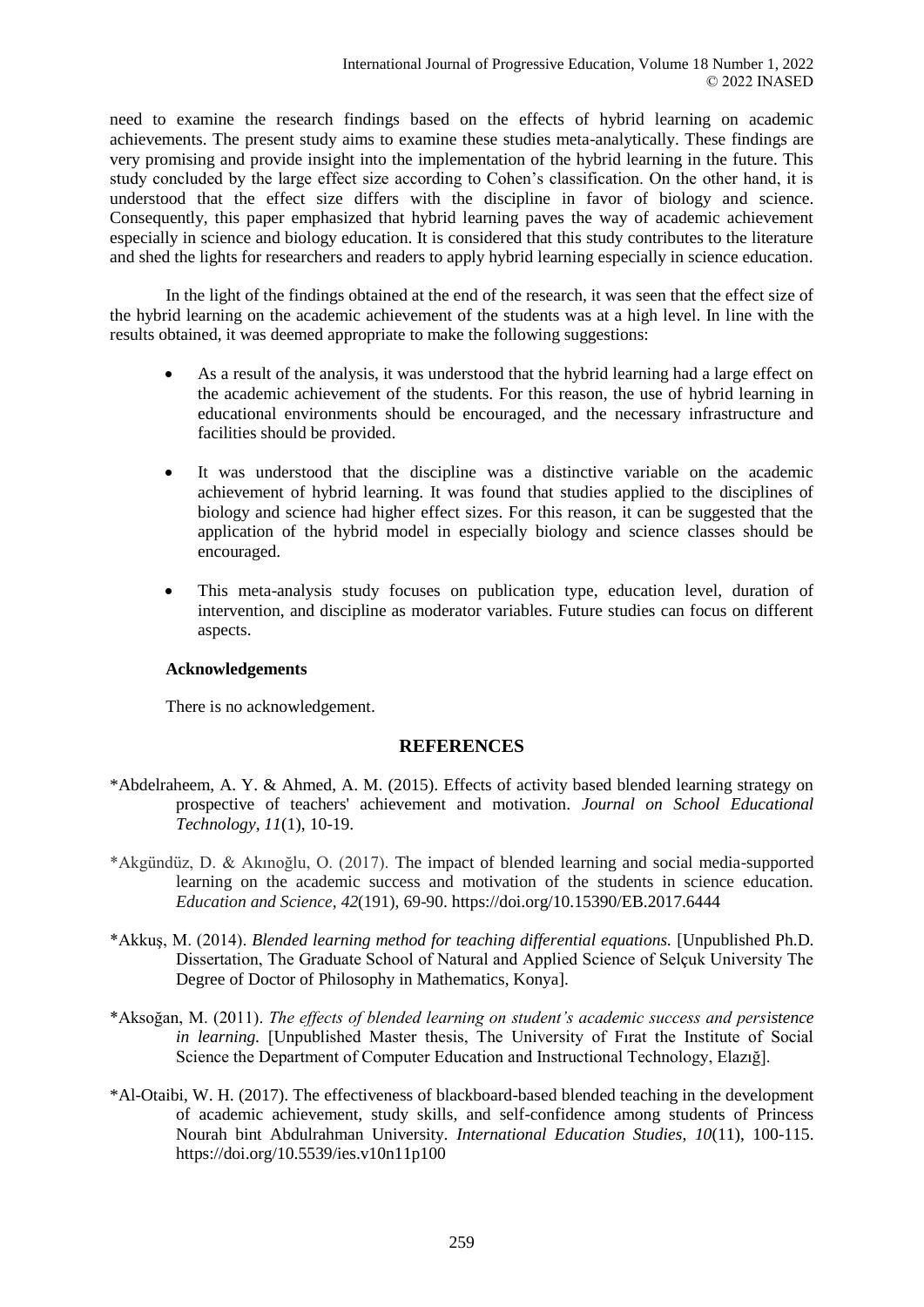- \*Al-Qatawneh, S. & Eltahir, M. E. & Alsalhi, N. R. (2020). The effect of blended learning on the achievement of HDE students in the methods of teaching Arabic language course and their attitudes towards its use at Ajman University: A case study. *Education and Information Technologies*, *25*, 2101–2127. http://dx.doi.org/10.1007/s10639-019-10046-w
- \*Alrouji, O. O. (2020). The effectiveness of blended learning in enhancing Saudi students' competence in paragraph writing. *English Language Teaching*, *13*(9), 72-82. https://doi.org/10.5539/elt.v13n9p72
- Arano-Ocuaman, J. A. (2010). *Differences in student knowledge and perception of learning experiences among non-traditional students in blended and face-to-face classroom delivery*. [Unpublished Ph.D. Dissertation, University of Missouri – St. Louis Graduate School].
- \*Author & XXX (2014). "Deleted for Peer Review"
- \*Awadh, A.Y. & Higgins, S. E. (2012). Effects of traditional, blended, and e-learning on students' achievement in higher education. *Journal of Computer Assisted Learning*, *29*, 220–234. https://doi.org/10.1111/j.1365-2729.2012. 00490.x
- \*Balaman, F. & Tüysüz, C. (2011). Researching the effect of blended learning model on the science and technology course success, attitudes, and motivations of 7th class students. *The Western Anatolia Journal of Educational Sciences, 2*(4), 75-90.
- Batdı, V. (2014). The effect of blended learning environments on students' academic achievement: a meta-analysis study. *Journal of Institute of Social Sciences*, *5*(1), 287-302.
- \*Bazelais, P. & Doleck, T. (2018). Blended learning and traditional learning: A comparative study of college mechanics courses. *Educ Inf Technol*, *23,* 2889–2900. https://doi.org/10.1007/s10639-018-9748-9
- Bernard, R. M., Abrami, P. C., Borokhovski, E., Wade, C. A., Tamim, R. M., Surkes, M. A., & Bethel, E. C. (2009). A meta-analysis of three types of interaction treatments in distance education. *Review of Educational Research*, *79*(3), 1243– 1289. https://doi.org/10.3102/0034654309333844
- Bernard, R. M., Borokhovski, E., Schmid, R. F., Tamim, R. M. & Abrami, P. C. (2014). A metaanalysis of blended learning and technology use in higher education: from the general to the applied. J *Comput High Educ, 26,* 87–122. https://doi.org/10.1007/s12528-013-9077-3
- Bidarra, J. & Russman, E. (2017). Towards a pedagogical model for science education: Bridging educational contexts through a blended learning approach. *Open Learning, 32*(1), 6-20.
- \*Bozkurt, Ö. F. (2014). *Influence of blended learning facilities on academic success and self-efficacy perception of students in private language schools*. [Unpublished Master thesis, Gazi University Graduate School of Educational Sciences, Ankara].
- Bragg, L. A., Walsh C. & Heyeres, M. (2021). Successful design and delivery of online professional development for teachers: A systematic review of the literature. *Computers & Education, 166,* 1-23. https://doi.org/10.1016/j.compedu.2021.104158
- Can, E. (2020). Coronavirus (Covid-19) pandemic of the assess to the effects on open and distance education applications in Turkey*. AUAd*, *6*(2), 11-53.
- Çetinkaya, M. (2017). Effect of personalized blended learning environments arranged on the basis of modeling to achievement in science education*. Ordu University Journal of Social Science Research, 7*(2), 287-296.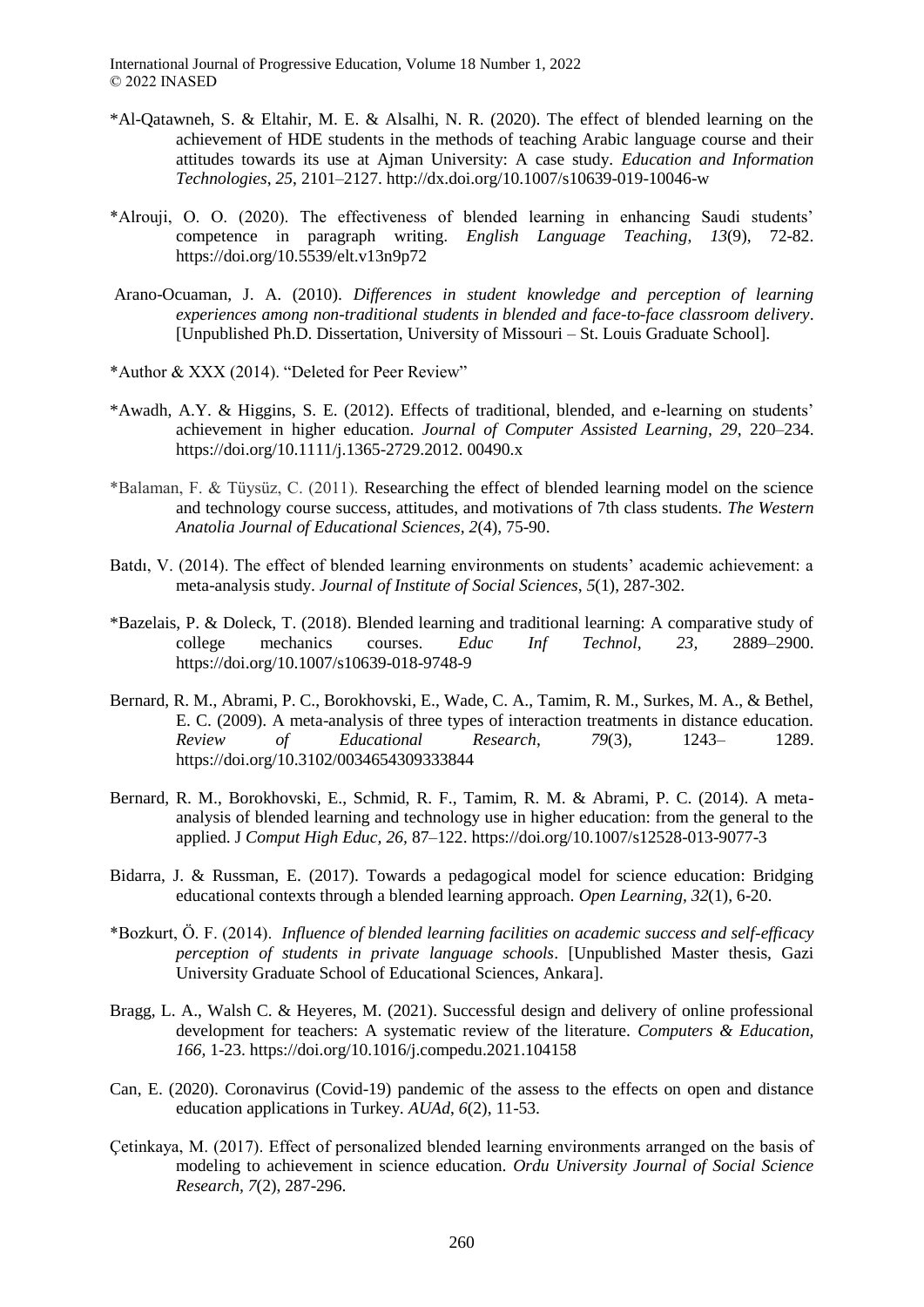- \*Ceylan, V. K., & Elitok Kesici, A. (2017). Effect of blended learning to academic achievement. *Journal of Human Sciences*, *14*(1), 308-320. https://doi.org/10.14687/jhs.v14i1.4141
- Chang, C. Y., Lee, D.C. Tang, K. Y. & Hwang, G. J. (2021). Effect sizes and research directions of peer assessments: From an integrated perspective of meta-analysis and co-citation network. *Computers & Education*, *164* (2021), 1-15. https://doi.org/10.1016/j.compedu.2020.104123
- \*Çiftçi, B. & Dönmez, C. (2015). Blended learning method course attitudes towards academic success and effect. *Turkish Studies - International periodical for the languages, Literature and History of Turkish or Turkic, 10*(15), 235-254. http://dx.doi.org/10.7827/TurkishStudies.8814
- \*Çiftçi, B. (2020). The effect of blended learning on academic achievement and attitudes at social studies courses. *Open Journal for Educational Research, 4*(2), 143-150. https://doi.org/10.32591/coas.ojer.0402.05143c
- Çırak Kurt, S., Yıldırım, İ., & Cücük, E. (2018). The effects of blended learning on student achievement: A meta-analysis study. *Hacettepe University Journal of Education*, *33*(3), 776- 802. https://doi.org/10.16986/HUJE.2017034685
- Cohen, J. (1988). *Statistical power analysis for the behavioral sciences.* Hilsdale. NJ: Lawrence Earlbaum Associates, 2.
- Cohen, L., Manion, L., & Morrison, K. (2007). *Research methods in education* (6th ed.). Canada: Routledge.
- Cumming, G. (2012). *Understanding the new statistics: Effect sizes, confidence intervals, and metaanalysis.* New York: Routledge.
- De Luca, G., Van Kerckhove, K., Coletti, P., Poletto, C., Bossuyt, N., Hens, N., et al. (2018). The impact of regular school closure on seasonal influenza epidemics: a data-driven spatial transmission model for Belgium. *BMC infectious diseases*, *18*(1), 29. https://doi.org/10.1186/s12879-017-2934-3
- \*Demirer, V. & Şahin, İ. (2013). Effect of blended learning environment on transfer of learning: an experimental study. *Journal of Computer Assisted Learning*, *29*, 518-529. https://doi.org/10.1111/jcal.12009
- \*Deveci Topal, A. & Ocak, M. A. (2014). The effect of the anatomy course prepared by the blended learning environment on students' academic achievement. *Educational Technology Theory and Practice, 4*(1), 48-62.
- Dikmen, M. & Tuncer, M. (2018). A meta-analysis of effects of computer assisted education on students' academic achievement: a-10-year review of achievement effect. *Turkish Journal of Computer and Mathematics Education*, *9*(1), 97-121. https://doi.org/10.16949/turkbilmat.334733
- Dinçer, S. (2014). *Applied meta-analysis in educational sciences*. Pegem publishing.
- \*Dursun, C. (2018). *Examining the effect of social media supported blended learning method on students' mathematics achievements and self-efficacy perceptions*. [Unpublished Master thesis, Marmara University, Department of Mathematics Education, İstanbul].
- Fazal, M. & Bryant, M. (2019). Blended learning in middle school math: the question of effectiveness. *Journal of Online Learning Research*, *5*(1), 49-64.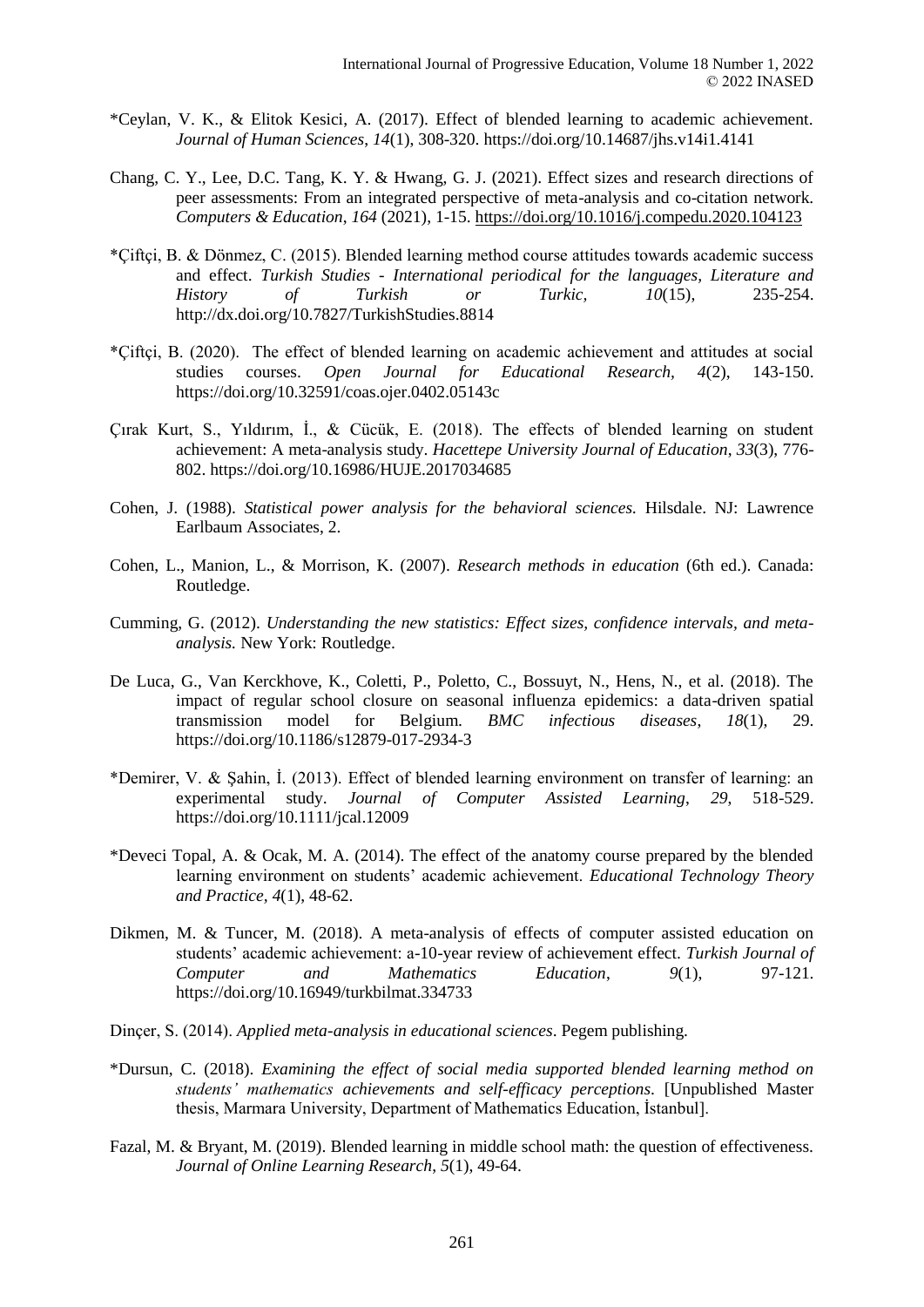- Field, A. P. (2001). Meta-analysis of correlation coefficients: A Monte Carlo comparison of fixed-and random-effects methods. *Psychological Methods, 6*, 161-180.
- \*Güneş, S. (2018). *Asynchronous distance learning and blended learning in terms of learner autonomy, motivation, and academic success in teaching English.* [Unpublished Ph.D. Dissertation, Hacettepe University, Department of Foreign Languages Education Program of English Language Teaching, Ankara].
- \*Gürdoğan, M. & Bağ, H. (2019). The effect of blended learning environments on academic achievement, motivation, and students' opinion. *Akdeniz University Journal of Education Faculty*, *2*(1), 36-61.
- Higgins, J. P, Thompson, S. G, Deeks, J. J., & Altman, D. G. (2003). Measuring inconsistency in meta-analysis. *British Medical Journal*, *2*, 557-560.
- Huang, C., Wang, Y., Li, X., Ren, L., Zhao, J., Hu, Y. & Cao, B. (2020) Clinical features of patients infected with 2019 novel coronavirus in Wuhan, China. *Lancet, 395*, 497–506. https://doi.org/10.1016/S0140-6736(20)30183-5
- Hwang, R. H., Lin, H. T., Sun, J. C. Y. & Wu, J. J. (2020). Improving learning achievement in science education for elementary school students via blended learning. *[International](https://www.igi-global.com/journal/international-journal-online-pedagogy-course/1183)  [Journal of Online Pedagogy and Course Design \(IJOPCD\),](https://www.igi-global.com/journal/international-journal-online-pedagogy-course/1183) 9*(2). https://doi.org/10.4018/IJOPCD.2019040104
- İnal, M. & Korkmaz, Ö. (2019). The effect of web based blended learning on students' academic achievement and attitudes towards English course. *Education and Information Technologies*, *24*, 2603–2619. https://doi.org/10.1007/s10639-019-09890-7
- Ioannou, M., & Ioannou, A. (2020). Technology-enhanced embodied learning: designing and evaluating a new classroom experience*. Educational Technology & Society*, *23* (3), 81–94.
- \*İşigüzel, B. (2014). The blended learning environment on the foreign language learning process: A balance for motivation and achievement. *Turkish Online Journal of Distance Education-TOJDE*, *15*(3), 108-121.
- \*Kadirhan, M. & Korkmaz, Ö. (2020). The effects of learning blended with EBA content on students' academic achievement and attitudes toward science course. *Trakya Journal of Education, 10*(1), 64-75. https://doi.org/10.24315/tred.529721
- \*Kahyaoğlu, Y. (2014). *The investigation of the effect of inquiry and blended learning environments on computer course*. [Unpublished Master thesis, Dokuz Eylül University, Department of Computer Education and Instructional Technologies, İzmir].
- Kök, A. (2018). *The Effectiveness of blended learning: A meta-analysis study*. [Unpublished Master thesis, Necmettin Erbakan University, Department of Computer Education and Instructional Technology, Konya].
- Korucu, A.T. & Kabak, K. (2020). Hybrid learning practices and effects in Turkey: A meta-analysis study. *Journal of Information and Communication Technologies*, *2*(2), 88-112. Retrieved from https://dergipark.org.tr/tr/pub/bited/issue/58421/803227
- \*Li, Z., Tsai, M. H., Tao, J. & Lorentz, C. (2014). Switching to blended learning: The impact on students' academic performance. *Journal of Nursing Education and Practice*, *4*(3), 245- 251. https://doi.org/10.5430/jnep.v4n3p245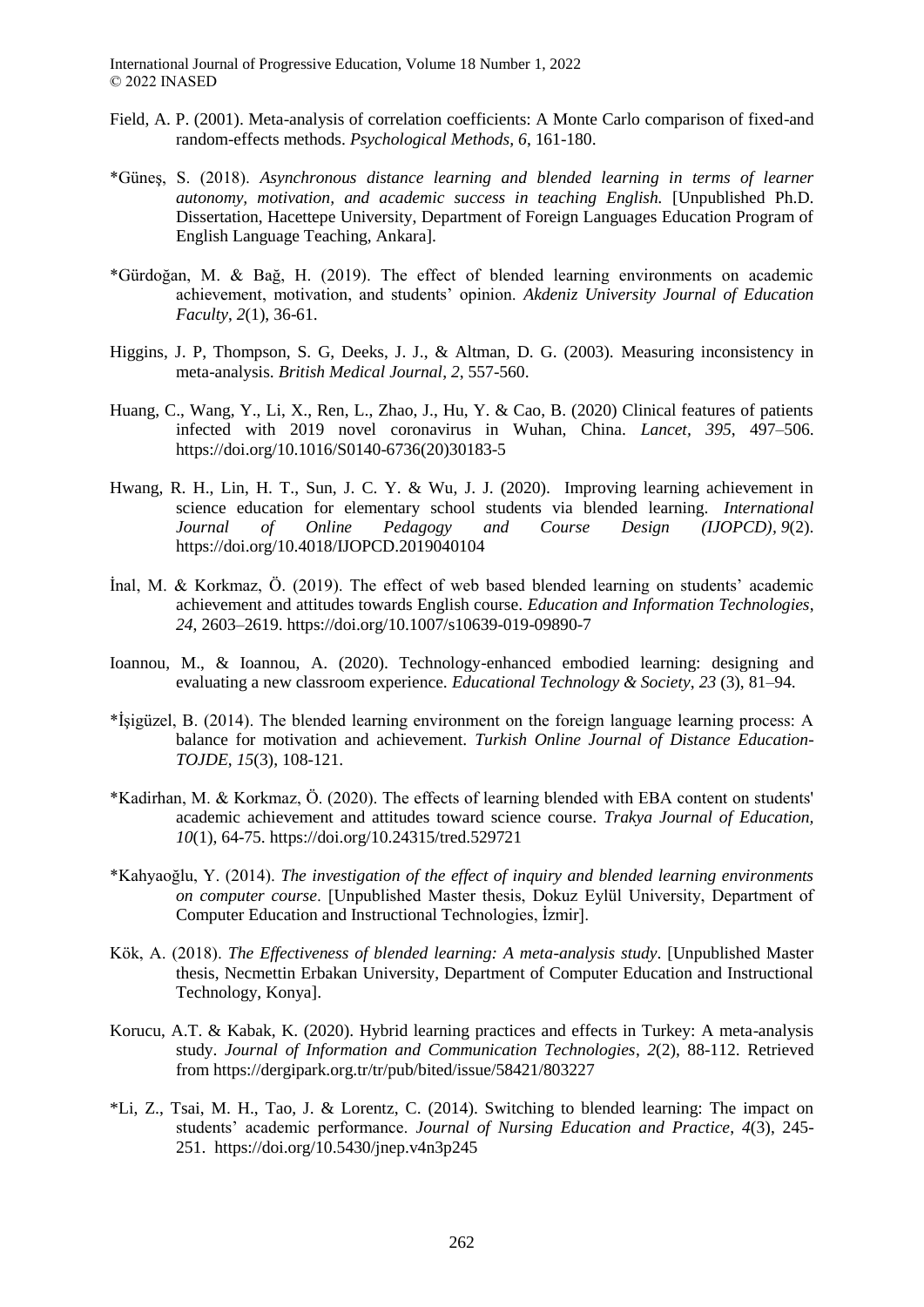- \*Lin, Y. W., Tseng, C. L. & Chiang, P. J. (2017). The effect of blended learning in mathematics course. *EURASIA Journal of Mathematics Science and Technology, 13*(3), 741-770. https://doi.org/10.12973/eurasia.2017.00641a
- Mahmud, M. M. (2018). Technology and language what works and what does not: a meta-analysis of blended learning research. *The Journal of Asia Tefl, 15*(2), 365-382. http://dx.doi.org/10.18823/asiatefl.2018.15.2.7.365
- Means, B., Murphy, R. & Baki, M. (2013). The effectiveness of online and blended learning: a metaanalysis of the empirical literature. *Teachers College Record*, *115*, 1-47. Retrieved from http://www.tcrecord.org/Content.asp? ContentId=16882
- \*Meriçelli, M. & Uluyol, Ç. (2016). The effect of web supported and mobile supported blended learning environment on students' academic achievement and motivation. *International Periodical for the Languages, Literature and History of Turkish or Turkic*, *11*(9), 879-904. http://dx.doi.org/10.7827/TurkishStudies.9781
- Miles, M. B., & Huberman, A. M. (1994)*. Qualitative data analysis: An expanded Sourcebook. (2nd ed).* Thousand Oaks, California: Sage.
- \*Mutlu Bilgin, M. (2020). *The effect of cloud-based blended learning environment on the achievement, persistency, and cognitive load of students in vocational high schools.* [Unpublished Master's thesis, Ankara University, Department of Computer Education and Instructional Technologies, Ankara].
- \*Nair, T. S. & Bindu, R. L. (2016). Effect of blended learning strategy on achievement in biology and social and environmental attitude of students at secondary level. *Journal on School Educational Technology, 11*(4), 38-52.
- Obiedat, R., Nasir Eddeen, L., Harfoushi, O., Koury, A., AL-Hamarsheh, M. & AlAssaf, N. (2014). Effect of blended-learning on academic achievement of students in the University of Jordan. *iJET, 9*(2), 37-44. http://dx.doi.org/10.3991/ijet.v9i2.3220
- \*Öner, G., Yıldırım, İ. & Bars, M. (2014). The effect of blended learning on students' achievement for the topic of quadratic equation in mathematics education. *Journal of Computer and Educational Research*, *2*(4), 152- 165.
- \*Özerbaş, M. A. & Benli, N. (2015). The effect of blended learning on students' academic achievement and their attitudes. *GEFAD / GUJGEF*, *35*(1), 87-108.
- \*Pesen, A. & Oral, B. (2014). The effect of blended learning approach on academic success and motivation of teacher candidates. *Electronic Journal of Social Sciences, 15*(58), 800-821. https://doi.org/10.17755/esosder.85356
- Pesen, A. (2014). The effect of blended learning environment on academic success, studying habits, and motivation of teacher candidates. [Unpublished Ph.D. Dissertation, Dicle University, Department of Educational Sciences Curriculum and Instruction, Diyarbakır].
- Petitti, D.B. (2001). Approaches to heterogeneity in meta-analysis. *Statistics in medicine, 20* (23), 3625-3633. https://doi.org/10.1002/sim.1091
- Roomy, M. A. & Althewini, A. (2019). The impact of blended learning on medical students' reading performance in a Saudi University. *ALLS*, *10*(4), 95-104. http://dx.doi.org/10.7575/aiac.alls.v.10n.4p.95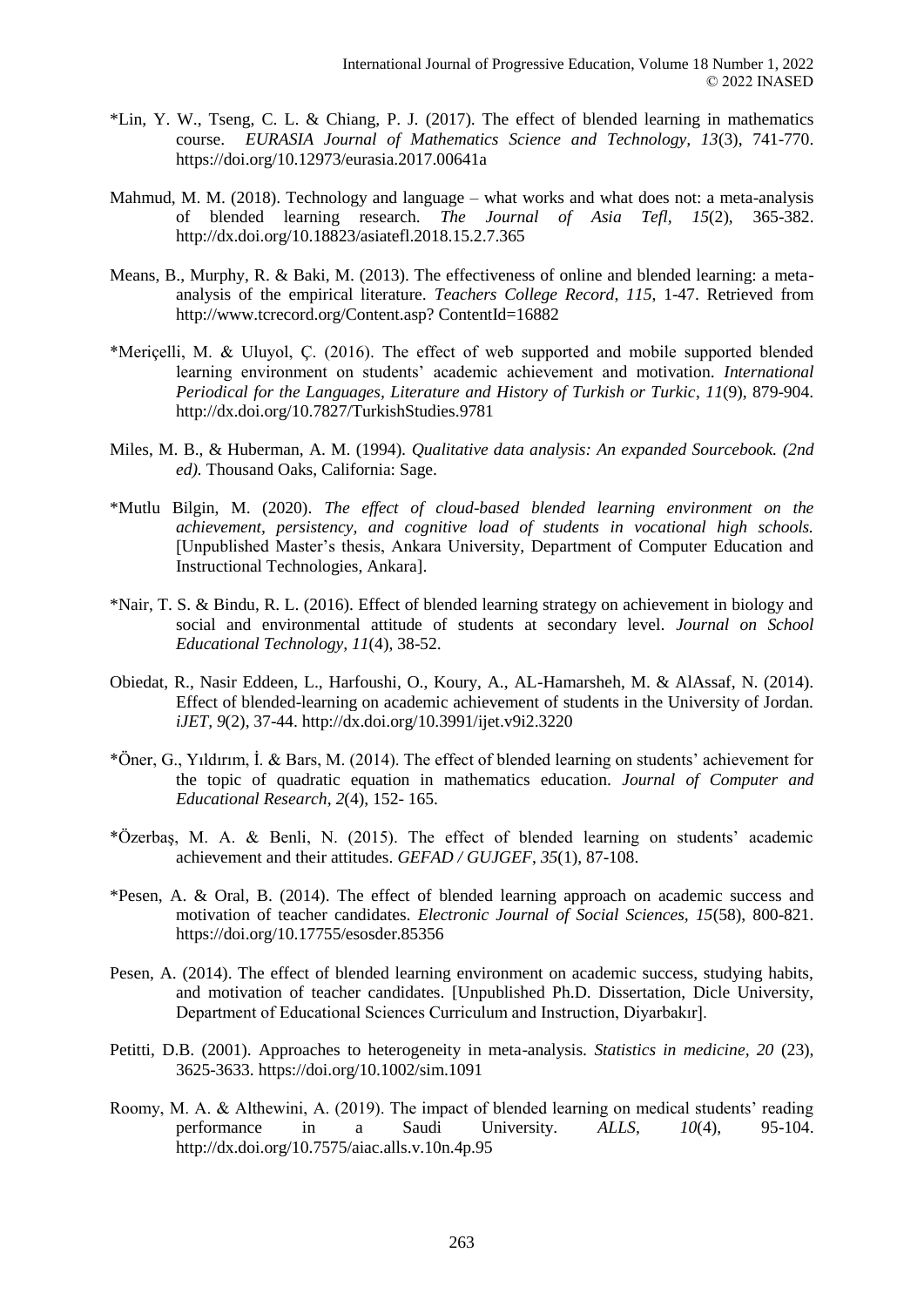- \*Sarıtepeci, M. & Çakır, H. (2015). The effect of blended learning environments on student's academic achievement and student engagement: a study on social studies course. *Education and Science, 40*(177), 203-216. https://doi.org/10.15390/EB.2015.2592
- Seage, S.J., & Türegün, M. (2020). The effects of blended learning on STEM achievement of elementary school students. *International Journal of Research in Education and Science (IJRES),* 6(1), 133-140.
- \*Şimşek, K. & İpek, J. (2019). Effects of computer Algebra systems on academic success in blended learning environments. *Necatibey Faculty of Education Electronic Journal of Science and Mathematics Education, 13*(2), 651-679. https://doi.org/10.17522/balikesirnef.519352
- Sitzmann, T., Kraiger, K., Stewart, D., & Wisher, R. (2006). The comparative effectiveness of webbased and classroom instruction: A meta-analysis. *Personnel Psychology*, 59(3), 623–664.
- Stockwell, B. R., Stockwell, M. S. Cennamo, M. & Jiang, E. (2015). Blended learning improves science education. *Cell,* 162, 933-936. http://dx.doi.org/10.1016/j.cell.2015.08.009
- \*Türk, M. (2012). *The effect of blended learning environment on 2-year vocational school students' engagement and academic achievement.* [Unpublished Master thesis, Gazi University, Department of Computer Education and Instructional Technologies, Ankara].
- \*Umar, Ç, & Ayvaz Reis, Z. (2017). The effects of differentiated curriculum with blended learning method on gifted students' critical thinking abilities. *Journal of Research in Informal Environments (JRINEN), 2*(1), 34-58.
- \*Ünsal, H. (2012). The effect of blended learning on motivation and success. *The Journal of Turkish Educational Sciences, 10*(1), 1-27.
- \*Vernadakis, N., Giannousi, M., Derri, V., Michalopoulos, M. & Kioumourtzoglou, E. (2012). The impact of blended and traditional instruction in students' performance. *Procedia Technology, 1*, 439 – 443. https://doi.org/10.1016/j.protcy.2012.02.098
- Vo, H. M., Zhua, C. & Diep, A. N. (2017). The effect of blended learning on student performance at course-level in higher education: A meta-analysis. *Studies in Educational Evaluation*, *53*, 17–28. http://dx.doi.org/10.1016/j.stueduc.2017.01.002 0191-491
- WHO. (2020). *WHO coronavirus disease (covıd-19) dashboard.* Retrieved from https://covid19.who.int/ on September 8, 2020.
- \*Yalçın, B. (2020). *Investigation of the learning levels of 7th grade students in a blended learning environment (İzmir province -Karşiyaka district Eren Şahin Eronat Secondary School example).* [Unpublished Master thesis, Manisa Celal Bayar University Institute of Natural and Applied Sciences, Department of Science Education, Manisa].
- \*Yapıcı, İ. Ü. & Akbayın, H. (2012). The effect of blended learning model on high school students' biology achievement and on their attitudes towards the internet. *TOJET: The Turkish Online Journal of Educational Technology*, *11*(2), 228-237.
- \*Yıldız, B. (2011). *The effect of blended learning on social studies academic success of 7th grade students.* [Unpublished Master thesis, Celal Bayar University, Department of Social Sciences, Manisa].
- \*Yıldız, T. T. (2016). *Inspecting the effect of blended learning on the academic success and motivation at coach training*. [Unpublished Ph.D. Dissertation, Gazi University Graduate School of Educational Sciences, Ankara].